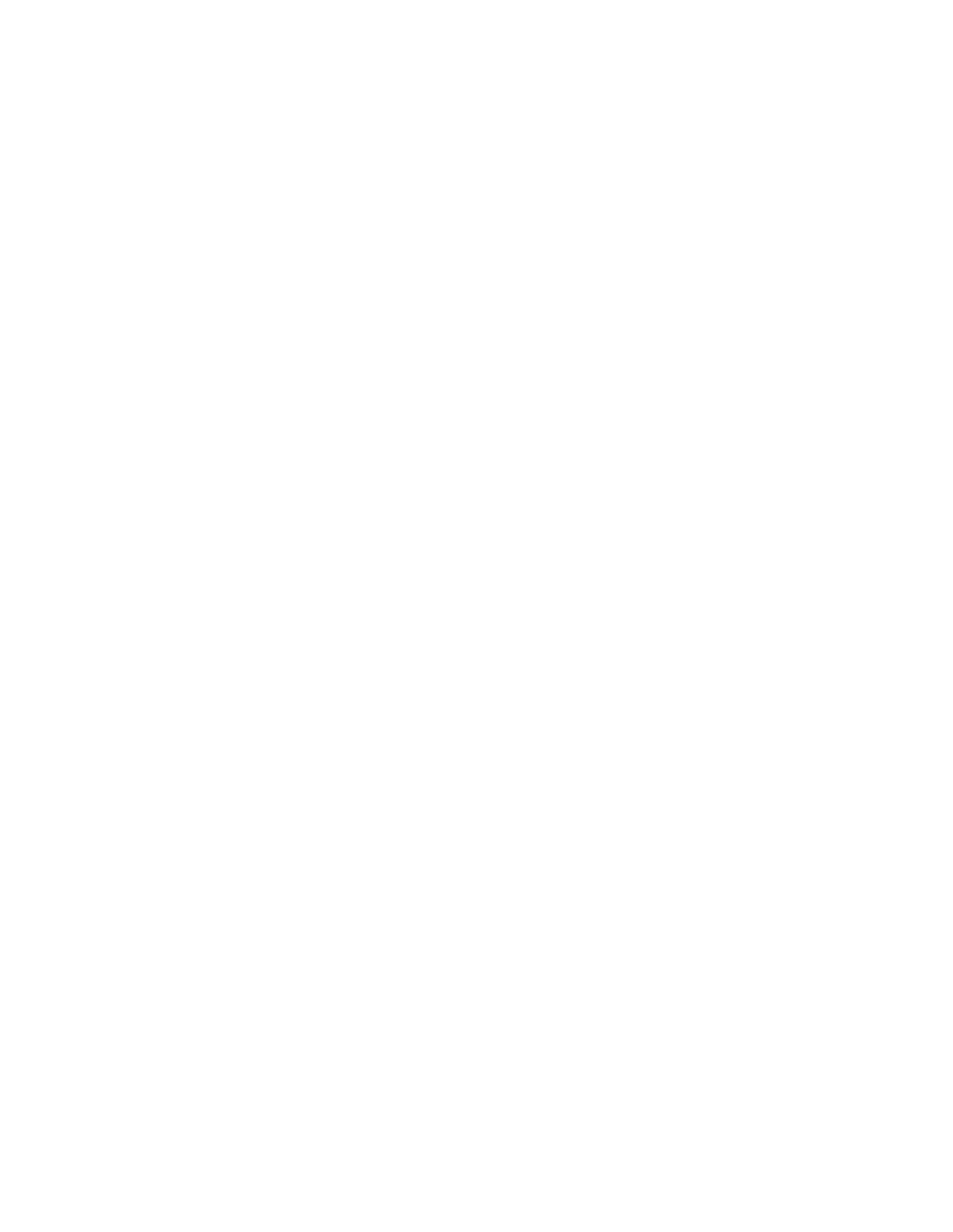# **(Insert facing page 7)**

**106.2 Work exempt from permit.** A building permit is not required for the work listed below. Exemption from the permit requirements of this code does not authorize any work to be done in any manner in violation of the provisions of this code or any other laws or ordinances of the City.

- 1. Minor repairs or alterations that, as determined by the building official, cost the owner \$6,000 or less in any six month period. Such repairs and alterations shall not include the removal, reduction, alteration, or relocation of any loadbearing support. Egress, light, ventilation, and fire-resistance shall not be reduced without a permit.
- 2. Minor work including the following, provided no changes are made to the building envelope: patio and concrete slabs on grade, painting or cleaning a building, repointing a chimney, installing kitchen cabinets, paneling or other surface finishes over existing wall and ceiling systems applied in accordance with Chapter 8, insulating existing buildings, abatement of hazardous materials, demolition of nonstructural interior tenant improvements in retail and office uses, and in-kind or similar replacement of or repair of deteriorated members of a structure.
- 3. One-story detached accessory buildings used for greenhouse, tool or storage shed, playhouse, or similar uses, if: 3.1The projected roof area does not exceed 120 square feet; and
	- 3.2The building is not placed on a concrete foundation other than a slab on grade.
- 4. Fences not over 8 feet high that do not have masonry or concrete elements above 6 feet.
- 5. Arbors and other open-framed landscape structures not exceeding 120 square feet in projected area.
- 6. Display cases, cabinets, counters and partitions not over 5 feet 9 inches high.
- 7. Retaining walls and rockeries which are not over 4 feet in height measured from the bottom of the footing to the top of the wall, if:
	- 7.1There is no surcharge or impoundment of Class I, II or III-A liquids.
	- 7.2Construction does not support soils in a steep slope area, potential landslide area or known slide area as identified in the Seattle Environmentally Critical Areas Ordinance Section 25.09.020 of the Seattle Municipal Code.
	- 7.3Possible failure would likely cause no damage to adjoining property or structures.
- 8. Platforms, walks and driveways not more than 18 inches above grade and not over any basement or story below.
- 9. Temporary motion picture, television and theater stage sets and scenery.
- 10.Window awnings supported by an exterior wall of Group R-3, and Group U occupancies when projecting not more than 54 inches.
- 11.Prefabricated swimming pools, spas and similar equipment accessory to a Group R-3 occupancy in which the pool walls are entirely above the adjacent grade and if the capacity does not exceed 5,000 gallons.
- 12.Replacement of siding. This shall not include structural changes, replacement of sheathing or alterations to doors and windows. See Energy Code Sections R101.4.3, and C101.4.3 for requirements for existing buildings.
- 13.Roof recover.
- 14.Roof replacement ((Replacement of roofing materials ))under either of the following conditions:
	- 14.1. In one- and two-family dwellings and townhouses if no changes are made to the building envelope other than adding or replacing insulation, and the insulation value is equivalent to or better than the existing structure; or
	- 14.2. Where less than 500 square feet of roof sheathing or insulation is exposed within any 6 month period. Permits are required for structural changes and replacement of sheathing of any size. See Energy Code Sections R101.4.3 and C101.4.3 for insulation requirements for existing buildings.
- $((14))15$ . School, park or private playground equipment including tree houses.
- $((15))16$ . Removal and/or replacement of underground storage tanks that are subject to regulation by a state or federal agency.
- Note: A Fire Department permit is required for removal, replacement and decommissioning of underground storage tanks.
- $((16))$  17. Installation of dish and panel antennas 6.56 feet (2 m) or less in diameter or diagonal measurement.  $((17))$  18. Water tanks not located in Environmentally Critical Areas that are supported directly on grade if the capacity is not greater than 5,000 gallons (18 925 L) and the ratio of height to diameter or width is not greater than 2:1.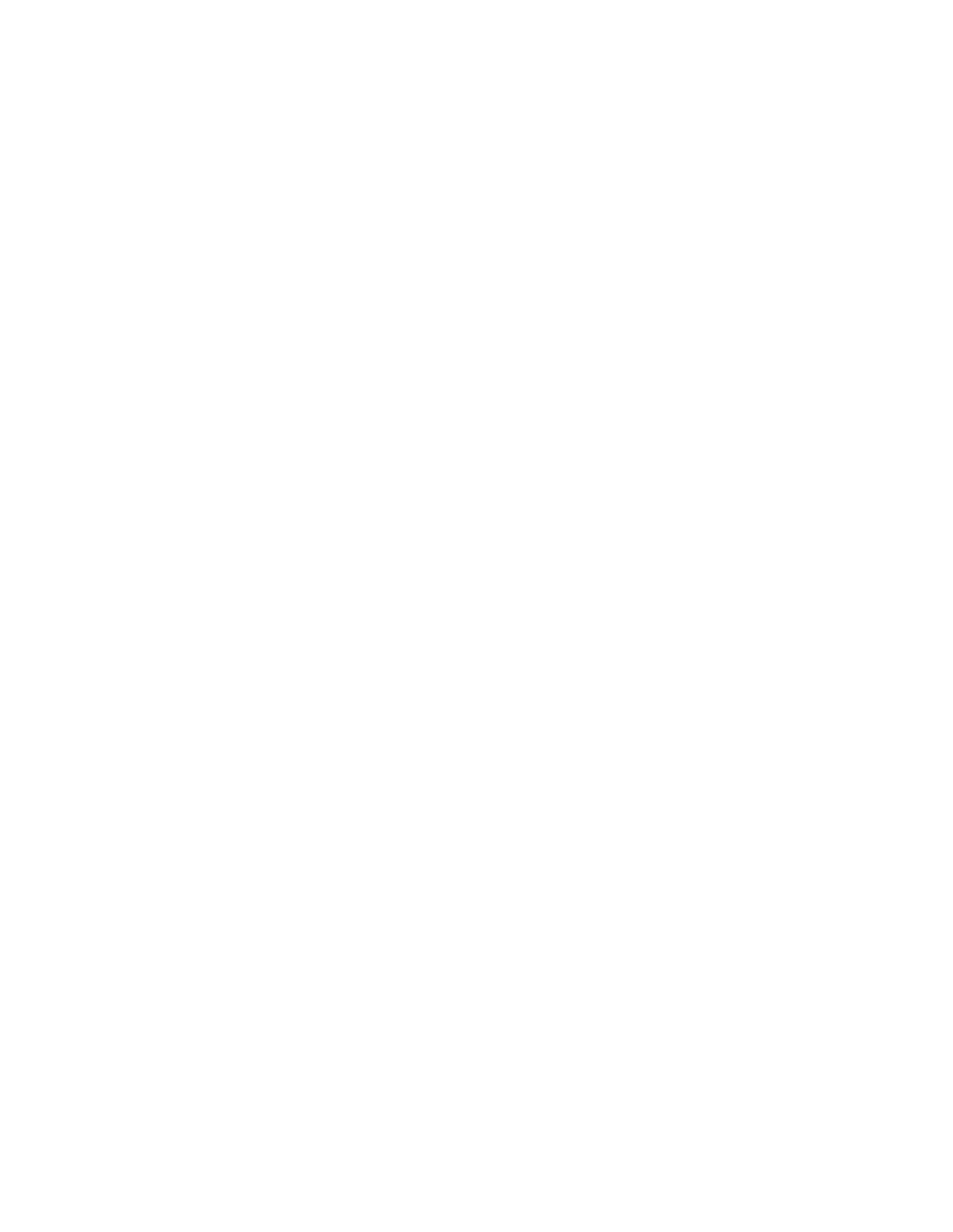## **(Insert facing page 13)**

### **106.13 Permits for temporary structures.**

**106.13.1 Tents and similar facilities used for 18 months or less.** The building official may issue a permit to erect and maintain ((for a period not to exceed six months,)) a tent or other similar temporary structure to be used for religious services, conventions, circuses, carnivals, fairs, special sales or similar uses for a period not to exceed eighteen months.

### **Exceptions:**

- 1. Authority to issue permits is vested with the Fire Department for temporary tents and canopies meeting all of the following conditions:
	- 1.1. The permit is for less than four weeks;
	- 1.2. The temporary structure will be located 200 feet or more from shorelines;
	- 1.3. No stage, platform, bleacher or similar structure greater than 4 feet in height will be installed inside any temporary structure;
	- 1.4. No temporary structure will be attached to a building or other permanent structure for support;
	- 1.5. The temporary structure is not proposed to be used during severe weather, and
	- 1.6 The temporary structure is not of unusual shape, unusual location or large area or height.

**Note:** The Land Use and Fire codes may impose additional restrictions or conditions on tents and temporary structures.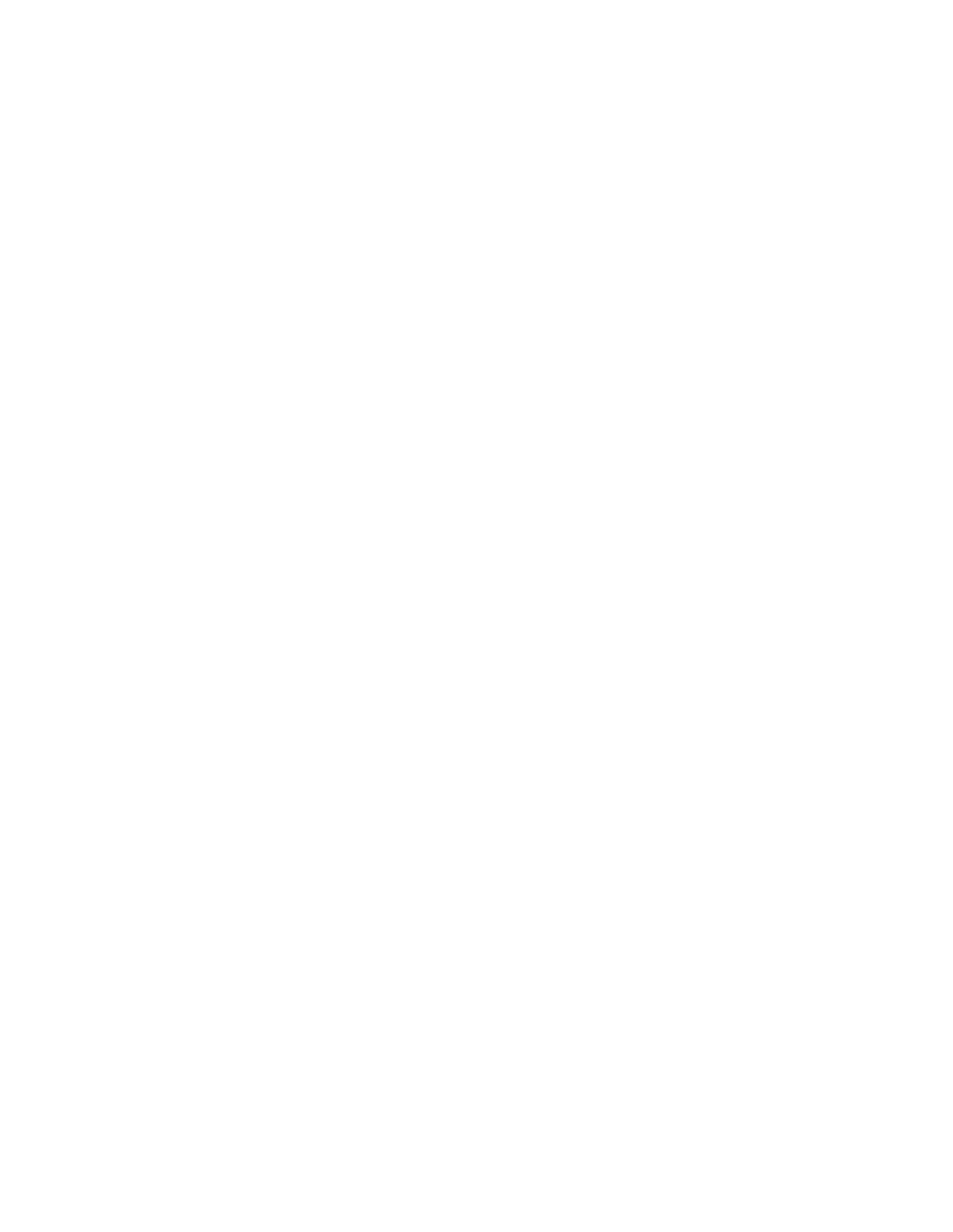### **(Insert facing page 259)**

**[F] 907.5.2.2 Emergency voice/alarm communication systems.** Emergency voice/alarm communication systems required by this code shall be designed and installed in accordance with NFPA 72. The operation of any automatic fire detector, sprinkler waterflow device or manual fire alarm box shall automatically sound an alert tone followed by voice instructions giving *approved*  information and directions for a general or staged evacuation in accordance with the building's fire safety and evacuation plans required by Section 404 of the *International Fire Code*. In highrise buildings, the system shall operate on a minimum of the alarming floor, the floor above and the two floors below. Speakers shall be provided throughout the building by paging zones. At a minimum, paging zones shall be provided as follows:

- 1. Elevator groups.
- 2. *Exit stairways*.
- 3. Each floor.
- 4. *Areas of refuge* as defined in Section 1002.1.

**Exception:** In Group I-1 and I-2 occupancies, the alarm shall sound in a constantly attended area and a general occupant notification shall be broadcast over the overhead page.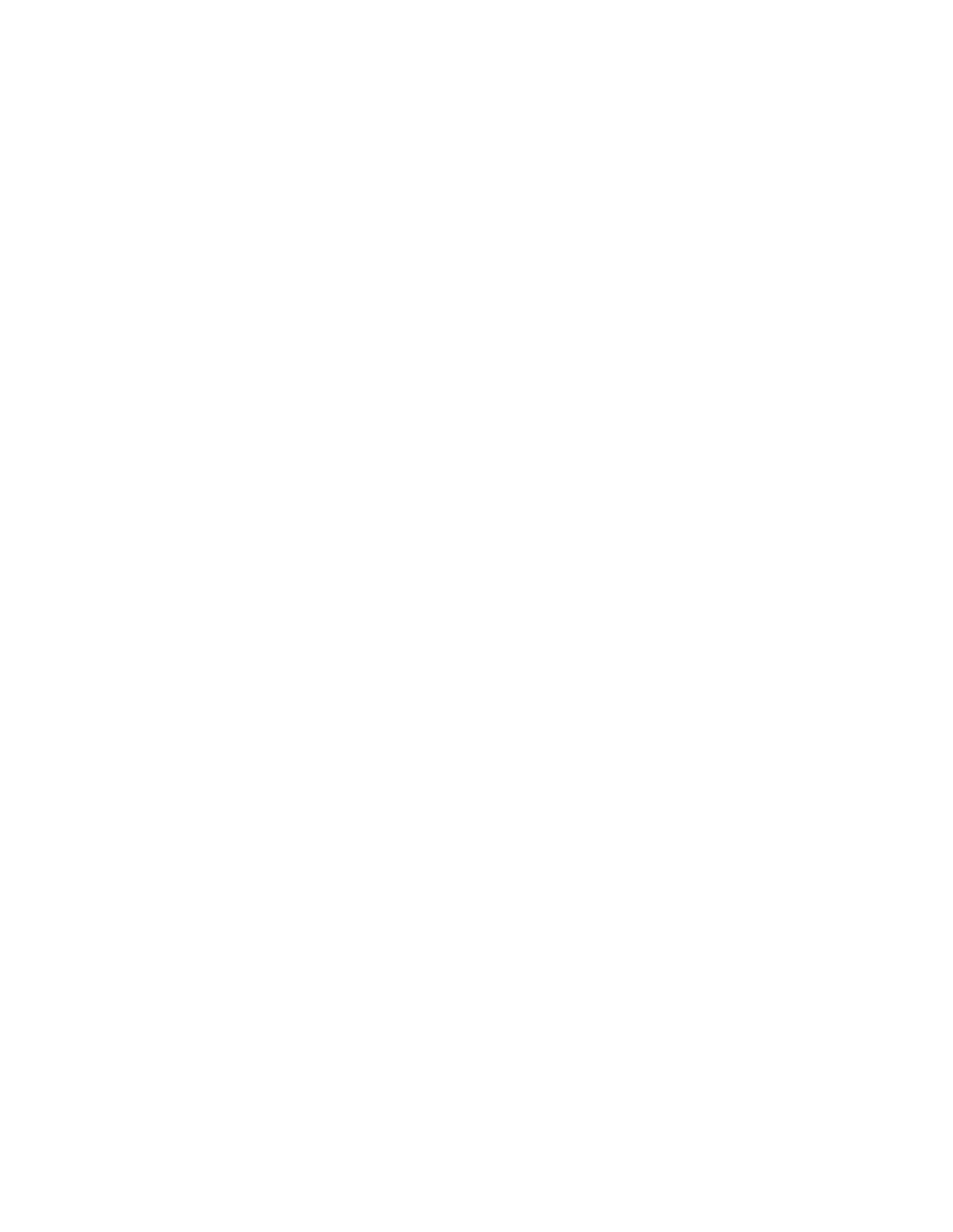**(Insert facing page 262)**

**[W] [F] 908.7 Carbon monoxide alarms.** Group I or R occupancies shall be equipped with singlestation carbon monoxide alarms installed outside of each separate sleeping area in the immediate vicinity of the bedrooms in dwelling units or sleeping units and on each level of the dwelling. The carbon monoxide alarms shall be listed as complying with UL 2034 and be installed and maintained in accordance with NFPA 720 and the manufacturer's instructions.

#### **Exceptions:**

- 1. For other than  $((R-3))$  R-2 occupancies, the building does not contain a fuel-burning appliance, a fuel-burning fireplace, or an attached garage; or
- 2. *Sleeping units* or *dwelling units* in I and R-1 occupancies and R-2 college dormitories, hotels, Washington State Department of Corrections prisons and work release facilities, and DSHS licensed boarding home and residential treatment facility occupancies which do not themselves contain a fuel-burning appliance or a fuel-burning fireplace or have an attached garage, need not be equipped with carbon monoxide alarms provided that:
	- 2.1. The *sleeping unit* or *dwelling unit* is not adjacent to any room which contains a fuelburning appliance, a fuel-burning fireplace or an attached garage; and
	- 2.2. The *sleeping unit* or *dwelling unit* is not connected by duct work or ventilation shafts with a supply or return register in the same room to any room containing a fuel-burning appliance, a fuel-burning fireplace or to an attached garage;
	- 2.3. The building is equipped with a common area carbon monoxide detection system;
- 3. An *open parking garage*, or enclosed parking garage ventilated in accordance with Section 404 of the *International Mechanical Code* shall not be deemed to be an attached garage.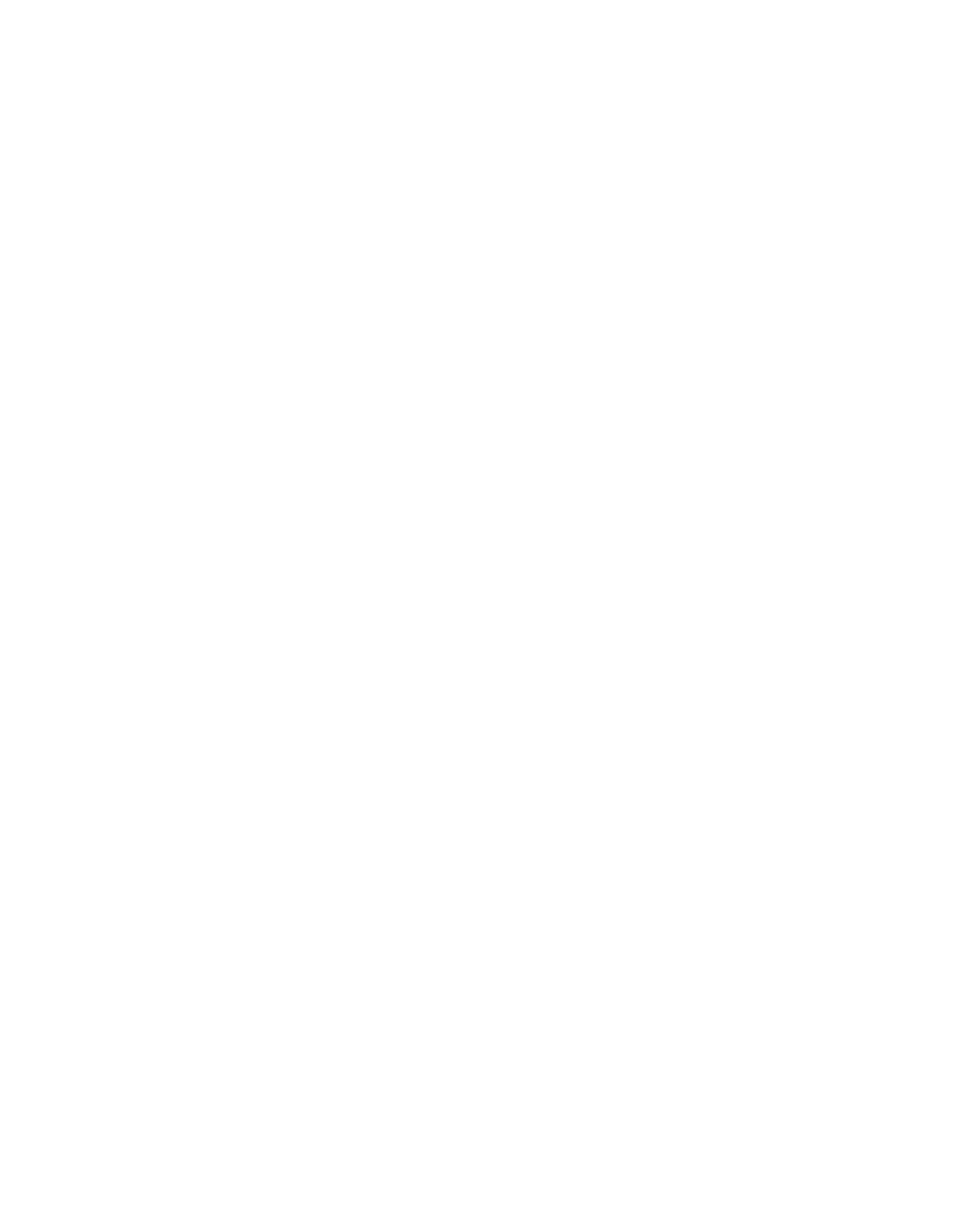## **(Insert facing page 274)**

**[F] 911.1 General.** Where required by other sections of this code and in all buildings classified as highrise buildings by this code, a fire command center for fire department operations shall be provided and shall comply with Sections 911.1.1 through 911.1.5.

**[F] 911.1.1 Location and access.** The location and accessibility of the fire command center shall be *approved* by the fire code official.

**[W] [F] 911.1.2 Separation.** The fire command center shall be separated from the remainder of the building by not less than a ((1)) 2-hour *fire barrier* constructed in accordance with Section 707 or *horizontal assembly* constructed in accordance with Section 711, or both.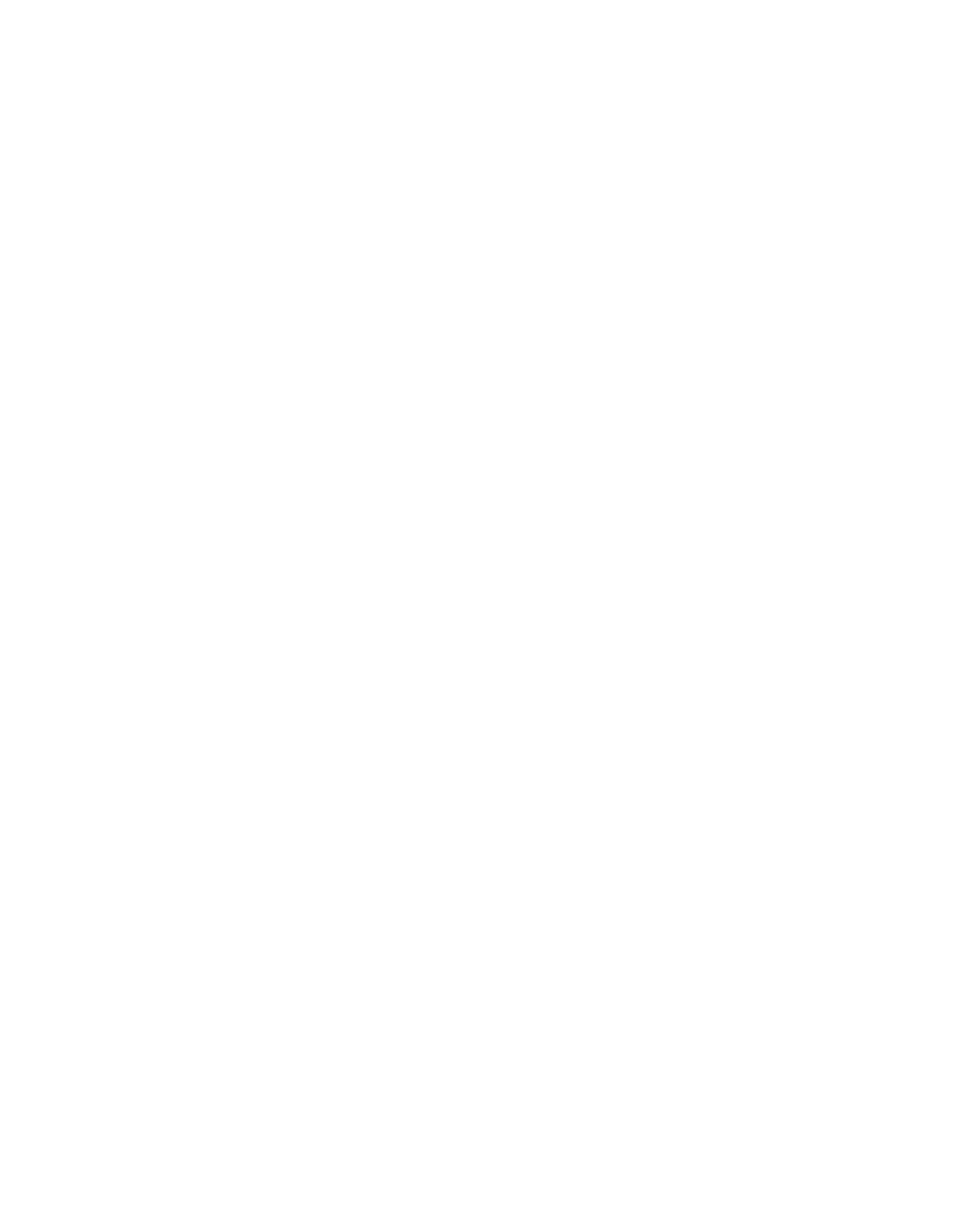**(Insert facing page 321)**

### **SECTION 1029 EMERGENCY ESCAPE AND RESCUE**

**1029.1 General.** In addition to the *means of egress* required by this chapter, provisions shall be made for *emergency escape and rescue openings* in

- 1. Group R-2 occupancies in accordance with Tables 1021.2(1) and 1021.2(2),
- 2. Buildings designed with a single exit according to Section 1021.2, Exception 9, and
- 3. Group R-3 occupancies.

Basements and sleeping rooms below the fourth story above *grade plane* shall have at least one exterior *emergency escape and rescue opening* in accordance with this section. Where basements contain one or more sleeping rooms, *emergency escape and rescue openings* shall be required in each sleeping room, but shall not be required in adjoining areas of the basement. Such openings shall open directly into a *public way* or to a *yard or court* that opens to a *public way*.

### **Exceptions:**

- 1. Basements with a ceiling height of less than 80 inches (2032 mm) shall not be required to have *emergency escape and rescue openings*.
- 2. *Emergency escape and rescue openings* are not required from basements or sleeping rooms that have an *exit* door or *exit access* door that opens directly into a *public way* or to a *yard*, *court* or exterior exit balcony that opens to a *public way*.
- 3. Basements without *habitable spaces* and having no more than 200 square feet  $(18.6 \text{ m}^2)$  in floor area shall not be required to have *emergency escape and rescue openings*.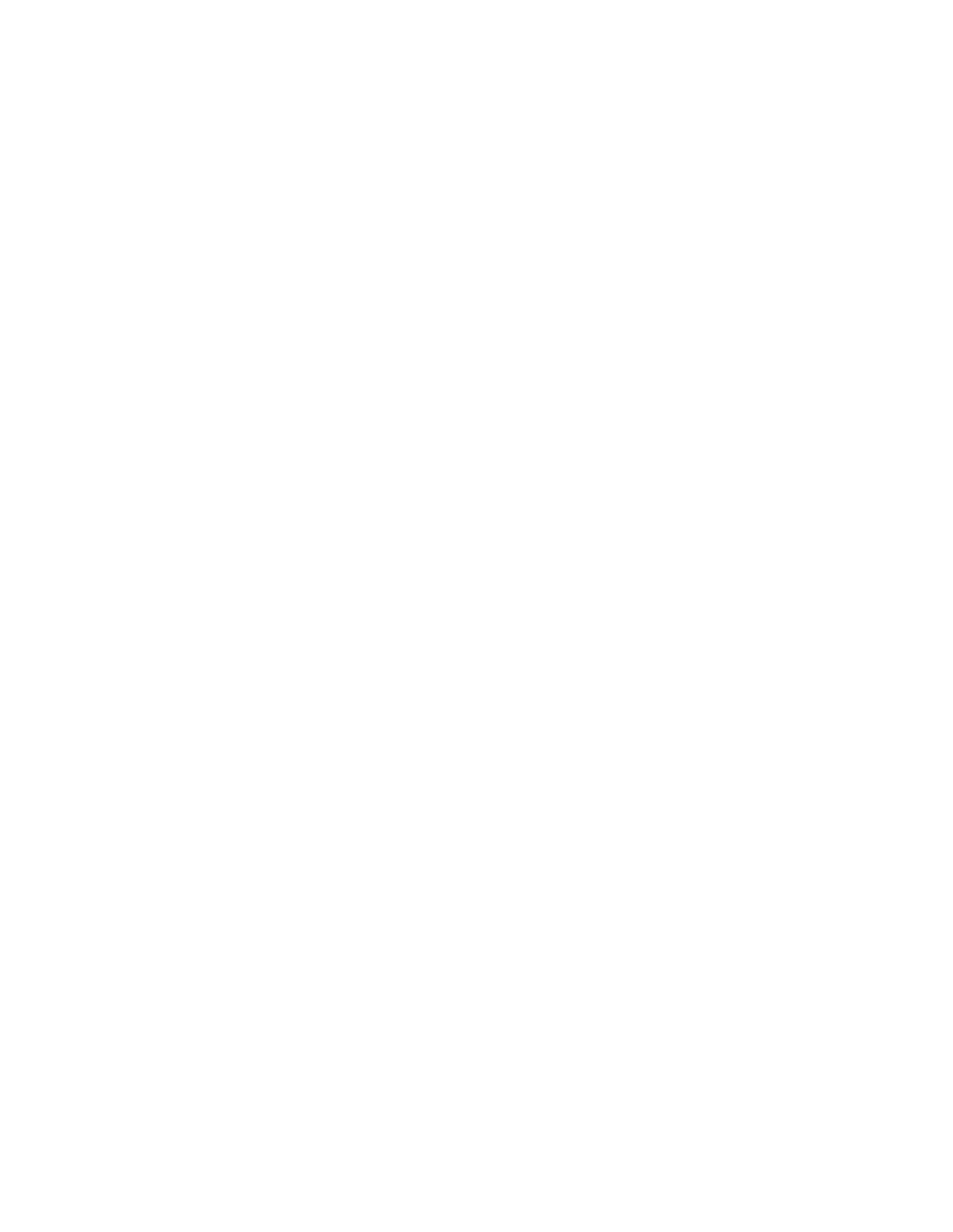**(Insert facing page 387**

**1606.3 Solar zone for solar-ready roof.** Where a solar zone is required by the International Energy Conservation Code, the roof shall be designed for an assumed dead load of 5 pounds per square foot in addition to other required live and dead loads. An area of 2 square feet for each 1000 square feet of solar zone area shall be designed for an assumed dead load of 175 pounds per square foot. If the actual weight of the system at the time of installation exceeds the assumed loads in this section, the actual weight shall be used to verify the adequacy of the roof structure. This area shall be located within or adjacent to the solar zone. The as-designed dead load and live load for the *solar zone* shall be clearly marked on the construction documents.

**Note:** The 175 psf represents the weight of the inverters necessary for PV systems. See International Energy Conservation Code Section C401.2.7.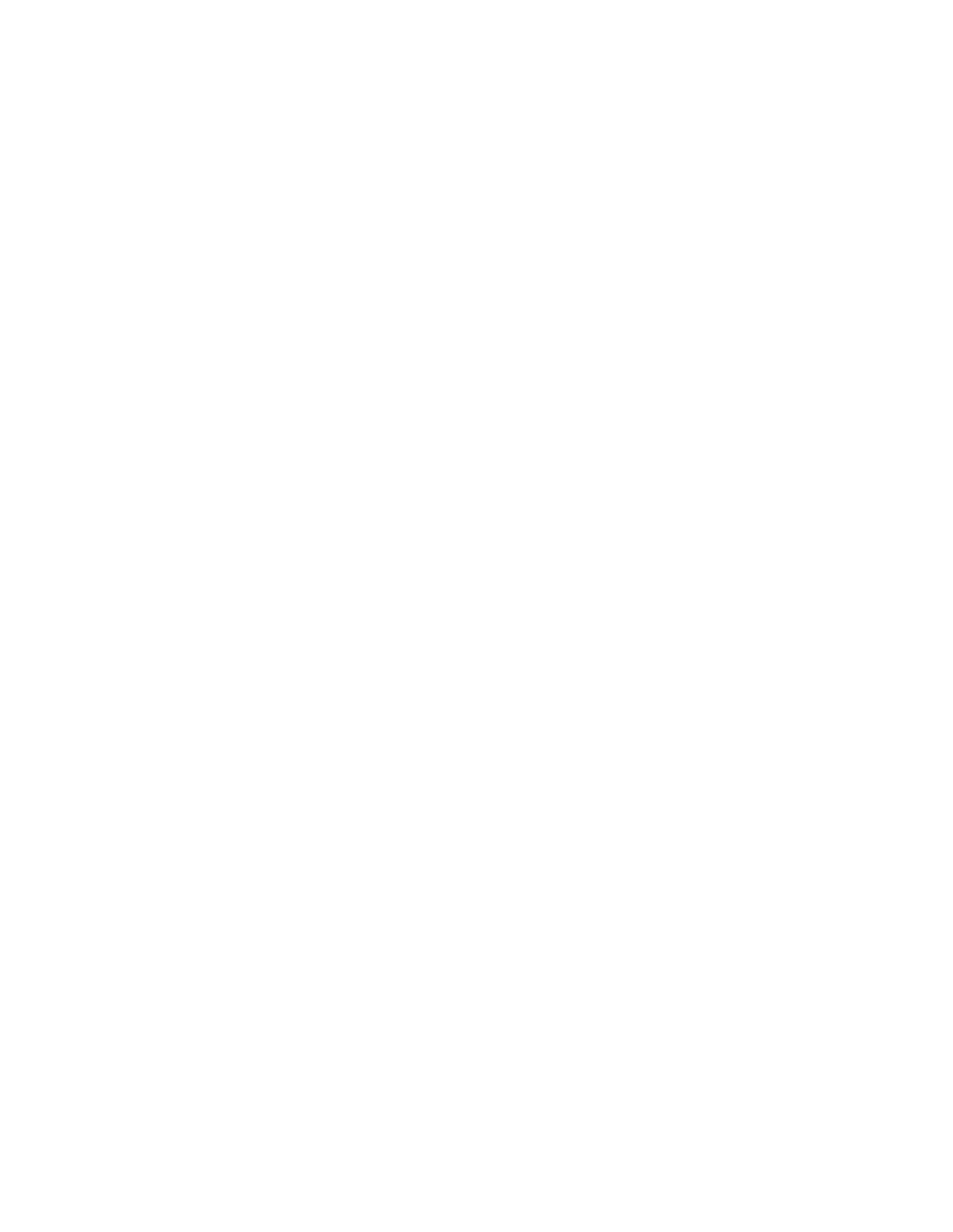**(Insert facing page 451)**

**1805.4.3 Drainage discharge.** The floor base and foundation perimeter drain shall discharge by gravity or mechanical means into an *approved* drainage system that complies with the Seattle Stormwater Code and the ((*International*))*Uniform Plumbing Code*.

**((Exception:** Where a site is located in well-drained gravel or sand/gravel mixture soils, a dedicated drainage system is not required.))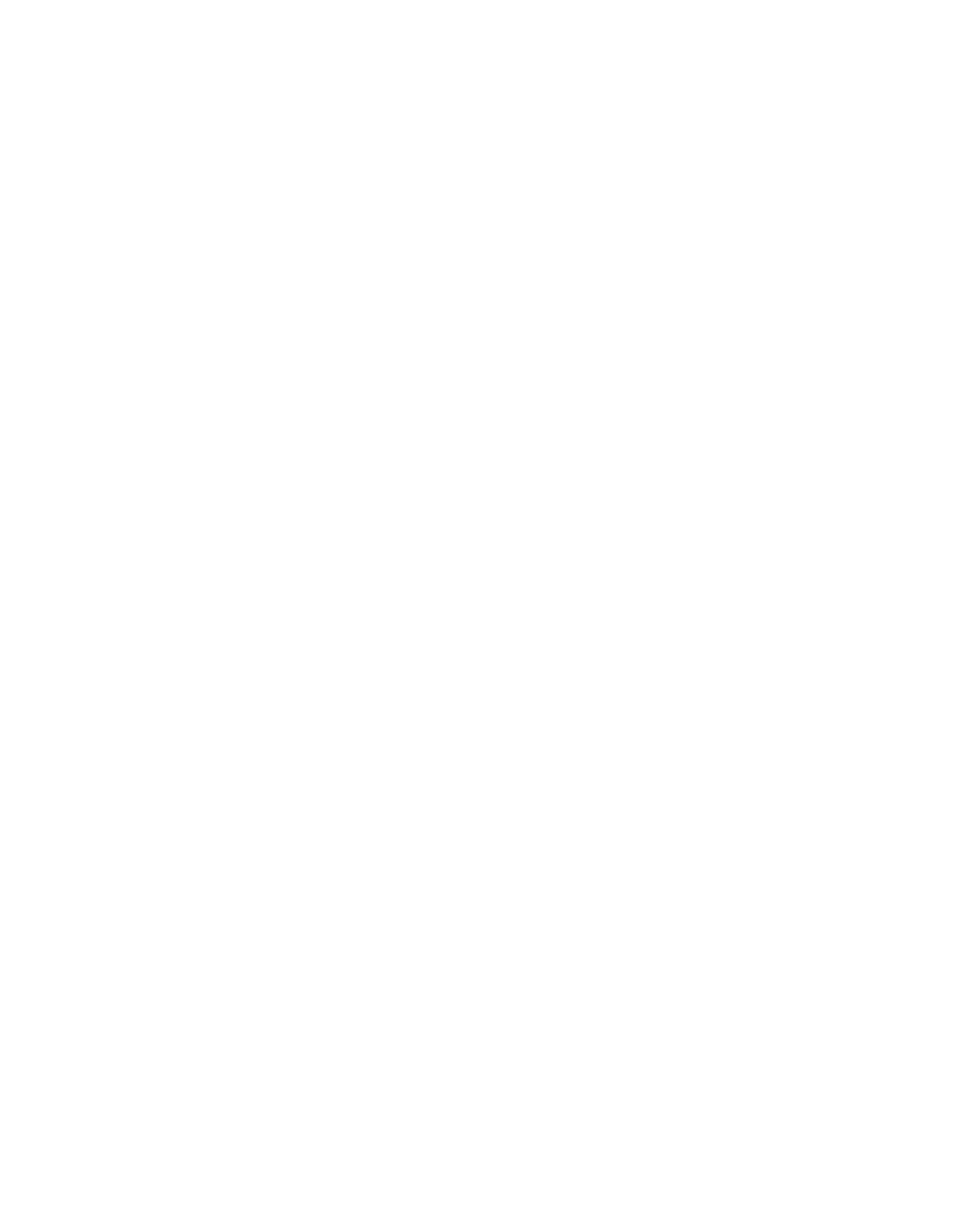**(Insert facing page 621)**

**3016.12 Elevator car to accommodate ambulance stretcher.** ((In buildings four stories or more in height, and in buildings that are required to have an elevator and contain Group R-1, R-2 or I occupancies on a level other than the level of exit discharge, at least one elevator shall be provided for fire department emergency access to all floors.))At least one elevator shall provide fire department emergency access to all floors for either of the following conditions:

- 1. an elevator is provided in buildings four stories or more above or below grade plane; or
- 2. an elevator is required in buildings that contain Group R-1, R-2 or I occupancies on a level other than the level of exit discharge.

The elevator car shall be of such a size and arrangement to accommodate a 24-inch by 84*-*inch (610 mm by 2134 mm) ambulance stretcher with not less than 5-inch (127 mm) radius corners, in the horizontal, open position and shall be identified by the international symbol for emergency medical services (star of life). The symbol shall not be less than 3 inches (76 mm) in height and shall be placed inside on both sides of the hoistway door frame.

**Exception:** Elevators are not required in Group R-3 occupancies and within dwelling units. **Note**: The stretcher-sized elevator car may also serve as an accessible means of egress as required by Section 1007.2.1 of the Seattle Building Code.